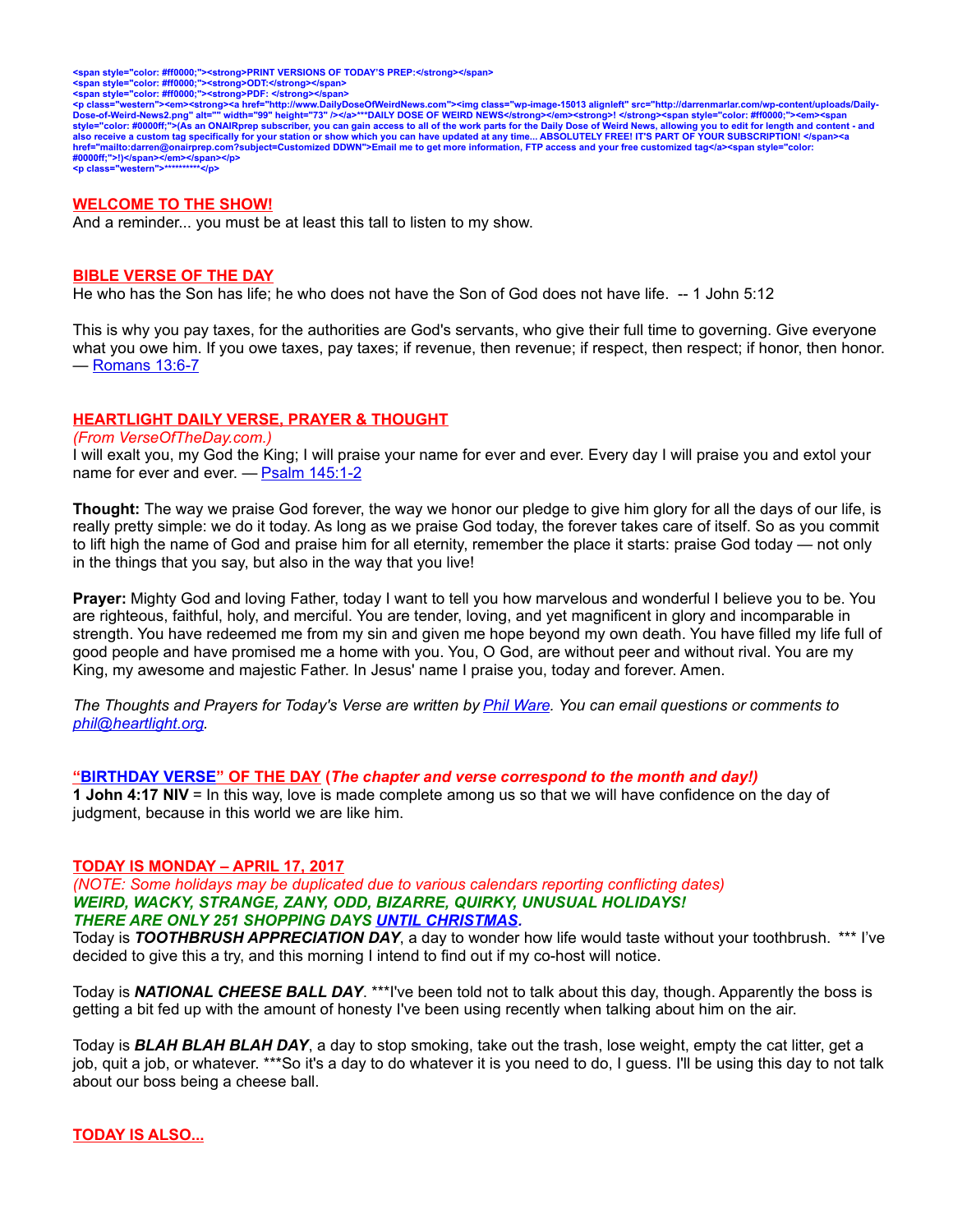Easter: 16 National Bean Counter Day National Health Care Decisions Day National Orchid Day Plum Pudding Day Save The Elephant Day

### **COMING UP NEXT** *(Just a list, we are not endorsing the holidays posted below. Find more holidays and link to their websites at* [BrownieLocks.com](https://www.brownielocks.com/month2.html)*)*

# *MONDAY, APRIL 17*

Bat Appreciation Day Blah! Blah! Blah! Day Boston Marathon Dyngus Day Ellis Island Family History Day Ford Mustang Day International Haiku Poetry Day Malbec World Day Nothing Like A Dame Day

### *TUESDAY, APRIL 18*

Adult Autism Day Income Tax Pay Day International Amateur Radio Day National Columnists' Day National Lineman Appreication Day Pet Owners Independence Day World Amateur Radio Day

### *WEDNESDAY, APRIL 19*

Bicycle Day Education & Sharing Day John Parker Day National Garlic Day National Hanging Out Day National Stress Awareness Day National Wear Your Pajamas To Work Day Oklahoma City Bombing Commemoration Day

### *THURSDAY, APRIL 20*

Chinese Language Day Get to Know Your Customers Day International Cli-Fi Day National Cheddar Fries Day National Pot Smokers Day High Five Day National Ask An Atheist Day National D.A.R.E. Day

### *FRIDAY, APRIL 21*

Bulldogs are Beautiful Day Kindergarten Day LGBT National Day of Silence National Chocolate-Covered Cashews Day National Day of Silence National Donate Life (Blue and Green) Day National Pro-Life T-Shirt Day National Surprise Drug Test Day (yesterday was 420 Day) National Yellow Bat Day Queen's Birthday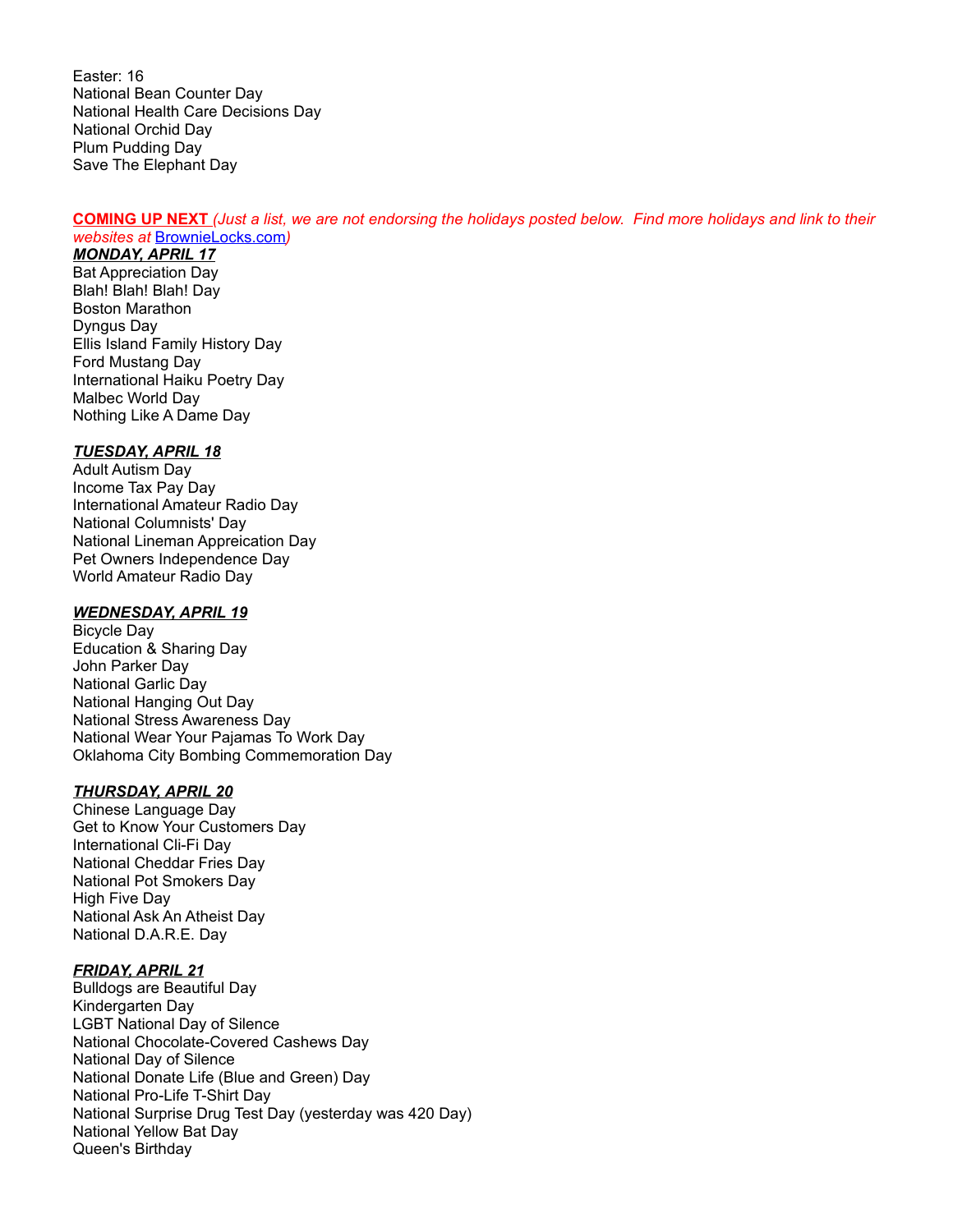# *SATURDAY, APRIL 22*

Chemists Celebrate The Earth Day Earth Day Girl Scout Leaders Day Global Selfie Earth Day (NASA) "In God We Trust Day" Day Mother Earth Day National Dance Day National Jelly Bean Day

## *SUNDAY, APRIL 23*

English Language Day Impossible Astronaut Day National Lost Dog Awareness Day Movie Theatre Day Talk Like Shakespeare Day World Book & Copyright Day World Book Night

### *MONDAY, APRIL 24*

Armenian Genocide Remembrance Day International Sauvignon Blanc Day New Kids on The Block Day World Meningitis Day

### **ON THIS DAY**

**1810:** Lewis Norton of Troy, Pennsylvania, patented Pineapple Cheese.

**1912:** Al Jolson recorded "Ragging the Baby to Sleep" for the Victor Talking Machine Company. Reportedly, the record sold a million copies in two years, the first "unofficial" gold record.

**1947:** Jackie Robinson got his first hit for the Brooklyn Dodgers when he beat out a bunt.

**1950:** The wrestling program at Hollywood Stadium was canceled when ten of the wrestlers refused to perform on a televised event. The wrestlers said televising matches would hurt paid attendance.

**1953:** Facing pitcher Chuck Stobbs, Mickey Mantle hit major-league baseball's longest regular season home run at Griffith Stadium in Washington, D.C.—565 feet. The ball eventually was found in the backyard of a home a full block away from the stadium. (A minor leaguer, "Dizzy" Carlyle, hit a 618-foot homer in 1929 at Emeryville, California.)

**1960:** Singer Eddie Cochran died in Bath, England, from severe brain injuries sustained in a car crash near Chippenham. Gene Vincent was seriously injured in the accident.

**1964:** At the New York World's Fair, Ford Motor Company introduced the Mustang. Base price was \$2,368.

**1964:** The FBI lab reported that it could not determine the lyrics on the Kingmen's recording "Louie Louie."

**1967:** "The Joey Bishop Show" debuted on ABC-TV late night, opposite Johnny Carson. Joey, announcer Regis Philbin and Johnny Mann's music lasted just over 2 years, but couldn't beat Carson.

**1970:** Paul McCartney released his first solo album, "McCartney." It included a self-interview that confirmed the Beatles had broken up.

**1980:** Police in Lansing, Michigan, arrested three adult sisters for running around their neighborhood nude after smearing their bodies with mustard. The ladies said they were looking for the Garden of Eden.

**1985:** The U.S. Postal Service unveiled its new 22-cent "Love" stamp. Showing the set of TV's The Love Boat as a backdrop, the stamp became one of the postal service's biggest sellers.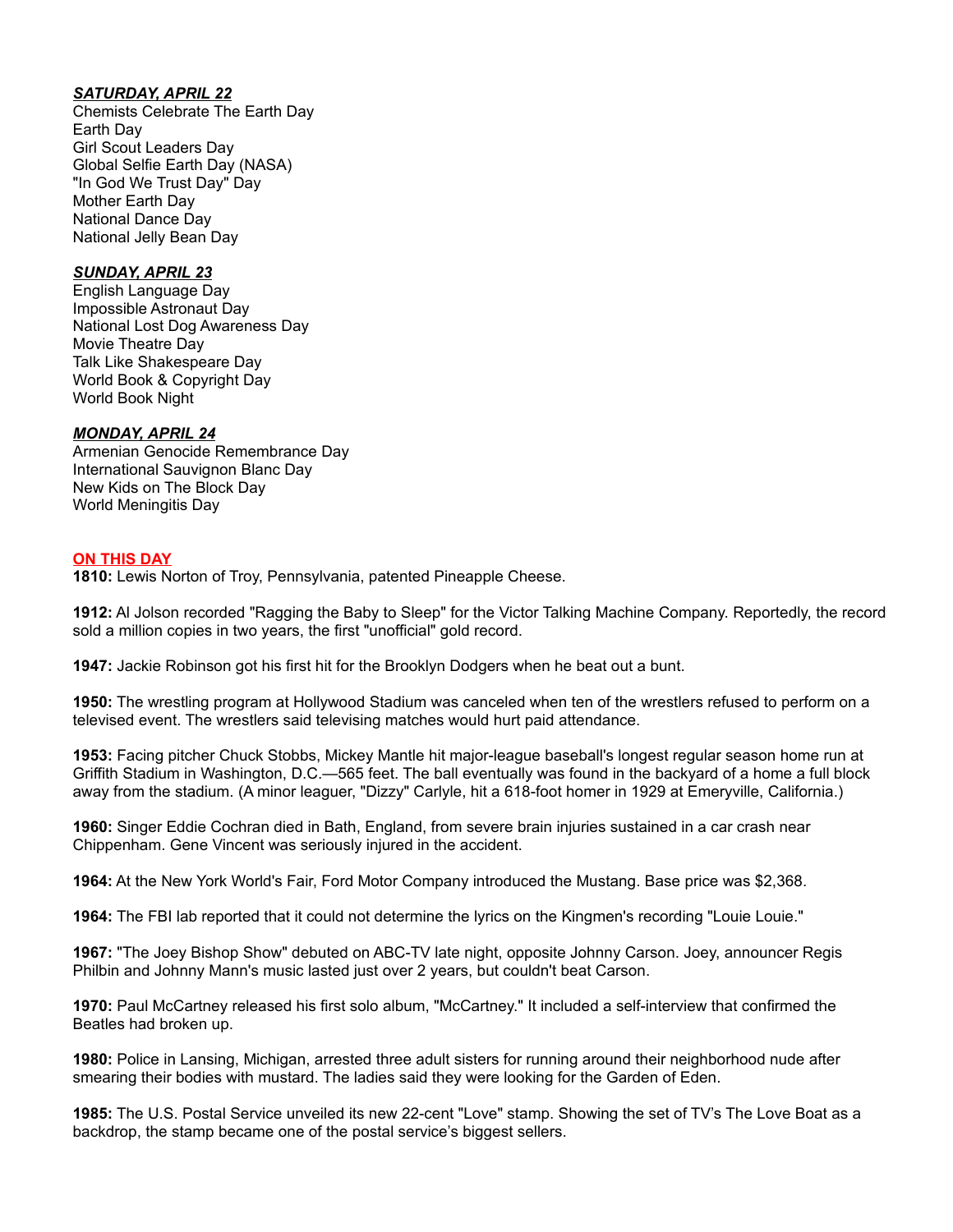**1987:** An armed Easter bunny robbed a store in Manchester, Ohio, and escaped with \$655.00. No one was hurt.

**1990:** A 21-year-old man pleaded no contest to 732 charges of disturbing the peace and driving with a suspended license in Torrance, California. Rather than face 275 years in jail, the man agreed to move away from neighbors who said he drove his Volkswagen across their lawns every day for 366 consecutive days.

**2003:** A 34-year-old research scientist who'd had too much to drink stumbled home and fell asleep in a house where he had lived seven years earlier. Police were called when a teenager came home to find the intruder asleep in the teenager's bed in Axbridge, England. Police took the scientist to his own home and did not file charges.

### **TODAY IN CHRISTIAN HISTORY**

**1521:** The German Martin Luther was excommunicated from the Roman Catholic Church. The Church's action was based on Luther's attacks against the papacy and the sale of indulgences. A practice common at the time, a person's sins were pardoned through the purchase of an indulgence letter.

**1708:** Ambrose, Archbishop of Moscow from 1768-1771 is born. In 1771, in the middle of an outbreak of the plague, Ambrose (who is known for his translations of the Hebrew psalter and some Greek and Latin fathers) was martyred by a mob when he removed an icon from the church to prevent the spread of infection.

**1937:** With Mussolini's troops occupying Ethiopia, Sudan Interior Mission missionaries who had started a small church among the previously devil-worshiping Wallamo tribe are forced to leave the country. "We knew God was faithful," one missionary wrote. "But still we wondered—if we ever come back, what will we find?" The missionaries returned in July 1943 to find that, despite severe persecution by Italian soldiers, the Christian community had grown from 48 members to 18,000.

# **HOLLYWOOD AND CELEBRITY FIGURE BIRTHDAYS**

actress ("Alias", Elektra, Daredevil, 13 Going on 30) Jennifer Garner is 45 *[\(audio clip\)](http://www.darrenmarlar.com/audio/TV-Alias.mp3)*

### **BEE-BOP BIRTHDAYS**

### *(Music Artist Birthdays From [SongFacts.com\)](http://calendar.songfacts.com/)*

 : Artur Schnabel : Don Kirschner : Tony Bellus : Billy Fury : Roy Estrada (Captain Beefheart, Mothers of Invention, [Little Feat\)](http://www.songfacts.com/search_fact.php?combinedartists=Little+Feat) : Bobby Curtola : [Jan Hammer](http://www.songfacts.com/search_fact.php?combinedartists=Jan+Hammer) : [Michael Sembello](http://www.songfacts.com/search_fact.php?combinedartists=Michael+Sembello) : Pete Shelley [\(The Buzzcocks\)](http://www.songfacts.com/search_fact.php?combinedartists=Buzzcocks) **1964** : James Keenan [\(Tool\)](http://www.artistfacts.com/detail.php?id=282) : [Liz Phair](http://www.songfacts.com/search_fact.php?combinedartists=Liz+Phair) **1970** : [Redman](http://www.songfacts.com/search_fact.php?combinedartists=Redman) : Victoria Adams [\(The Spice Girls\)](http://www.artistfacts.com/detail.php?id=357)

### **SECRETS OF THE UNIVERSE**

### **Why is there no channel one on broadcast TV?**

You just can't count on broadcast TV to count. When the rest of the world begins counting things with the number one, our TVs begin counting with the number two. That's because there is only a limited amount of broadcast bandwidth to go around. The part that would be used by channel one was long ago allocated to mobile radios… a.k.a. CB Radios. So, in reality, channel one is being used to warn people that there's a cop up ahead.

### **CHRISTIAN ARTIST NEWS**

*This is just a tiny sample of the 5-6 pages of material you could be receiving three days a week from [ChristianRadioShowPrepServices.com!](http://www.christianradioshowprepservices.com/)*

Switchfoot headed overseas this weekend. The band posted: we're off to the Philippines, Japan, Europe and the U.K.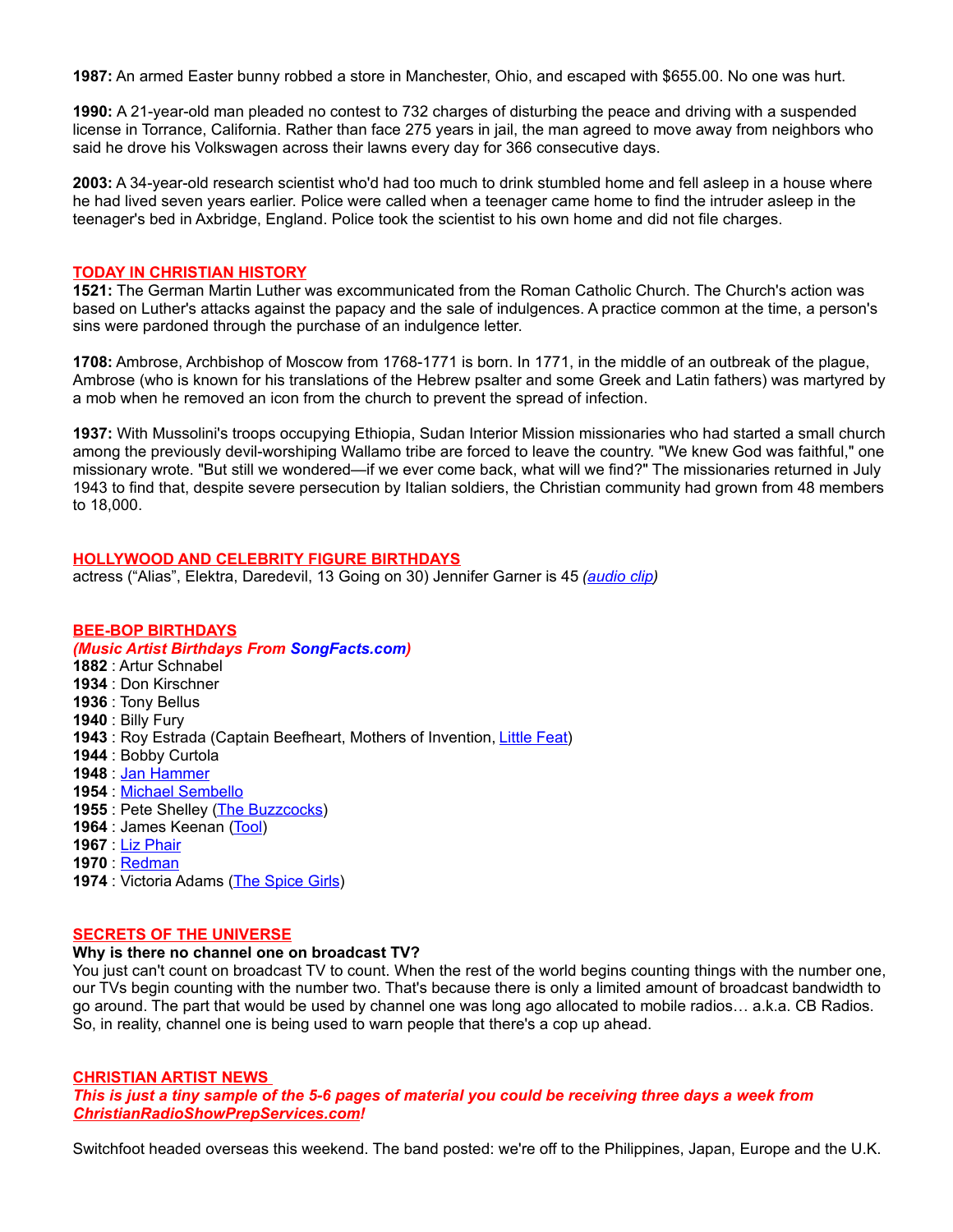Nearly three years after the 2014 death of friend and backup singer Lakisha "Kisha" Mitchell, Mandisais finally ready to share her story with others. Mandisa is slated to release her album "Out of the Dark" on May 19. On April 26, she will perform on ABC's "Good Morning America" and discuss "Out of the Dark." <http://ow.ly/VBDw30aMk1W>

Casting Crowns member Josh Mix says attending a Kansas Cit Royals baseball game this week wasn't his first choice but it was a good option. He posted from Kauffman stadium: Off day. Wish I was home, but this'll do. <https://www.instagram.com/p/BSzj5BtjRxm/>

Ryan Stevenson this week released a little mashup for Easter with Matt Maher. Check out the medley at <https://www.instagram.com/p/BS1jE21j9mK/>

In celebration of Easter, We Are Messengers has released an acoustic version of their song My Victory. Darren posted: Hell has been defeated, our sin and shame is gone. We as believers have received a grace that at times we cannot comprehend. Christ accomplished all of this through His death on a cross. With thankful hearts, we His people can rejoice in the knowledge that 'a cross meant to kill is my victory'.<https://youtu.be/VW8hthdCoAw>

Anyone who has ever lost a special pet can sympathize with Natalie Grant. She posted : A little over 11 years ago, when Bernie and I were told we may never be able to conceive a child, we got this adorable doggie and named her Coco. She was our first baby. Then my sister and her family wanted to adopt Coco and she helped them through hurt, disappointment and heartbreak. This week Natalie shared: Today was Coco's last day. All she ever knew to do was love. She will be dearly missed.<https://www.instagram.com/p/BSzZLcfBKK3/>

 Casting Crowns Megan Garrett was showing off a special guitar given to the band this week. The custom electric guitar is in the shape of the pink ribbon used to bring attention to Breast Cancer. Megan posted: It means a great deal to me because my mom is a breast cancer survivor! <https://www.instagram.com/p/BSxWh5jDe3c/>

Laura Story and her husband, Martin, were offering hope and encouragement last week on Focus on the Family. The couple discussed how God has strengthened their faith and relationship after Martin was diagnosed with a brain tumor early in their marriage. Listen to the two day program at [http://www.focusonthefamily.com/media/daily](http://www.focusonthefamily.com/media/daily-broadcast/finding-unexpected-blessings-in-marriage-pt1)[broadcast/finding-unexpected-blessings-in-marriage-pt1](http://www.focusonthefamily.com/media/daily-broadcast/finding-unexpected-blessings-in-marriage-pt1)

Matthew West will be on Facebook live Monday night at 8:00pm CT for a special event celebrating the launch of his new book, Hello My Name Is! He's inviting you to join him and wasn't above dropping a few names. Matthew posted: I might have a few of my friends join in on the festivities: Scott Hamilton, Elisabeth Hasselbeck, and Mandisa. <https://www.instagram.com/p/BS2B3ElAc5Q/>

# **NEWS KICKERS**

*(No news on the weekends. Want a customized audio version, FREE?* [Email me for more information](mailto:darren@onairprep.com?subject=Customized%20DDWN)*! )*

### *NEW NEWS KICKERS…*

Even though they've had dinner earlier, the 8-year-old son and his 4-year-old sister are hungry — for McDonald's. But instead of the waking up his parents, the boy decides this is a problem he can handle by himself. Police say The boy seated his sister in the back of the father's work van before he got behind the wheel. He drove about a mile from his house, through four intersections and over railroad tracks. Witnesses in other vehicles spotted the underage driver and called police. They reported he obeyed traffic rules, stopped at red lights, adhered to the speed limit and didn't sideswipe a single garbage can. After reaching the drive-thru at the fast-food restaurant, the boy paid for the cheeseburgers with money from his piggy bank. Yes, they did get to eat the food before police arrived. So how did an 8-year-old learn how to drive so well? He says he learned by watching YouTube. \*\*\*Next he'll be watching how-to videos on basic SURGERIES he can perform.

A waitress at a popular Waikiki restaurant got a very big surprise during her shift. Cayla Chandara was waiting on a couple from Australia and she says they hit it off. When they left Chandara says she was shocked to see the tip was for \$400, double the \$200 bill for the dinner. But the generosity didn't stop there. The next day, the couple returned to the restaurant and offered to help pay off her student loans and debt, which totaled more than \$10,000. \*\*\*Why am I wasting time in this job? I should be waiting tables again!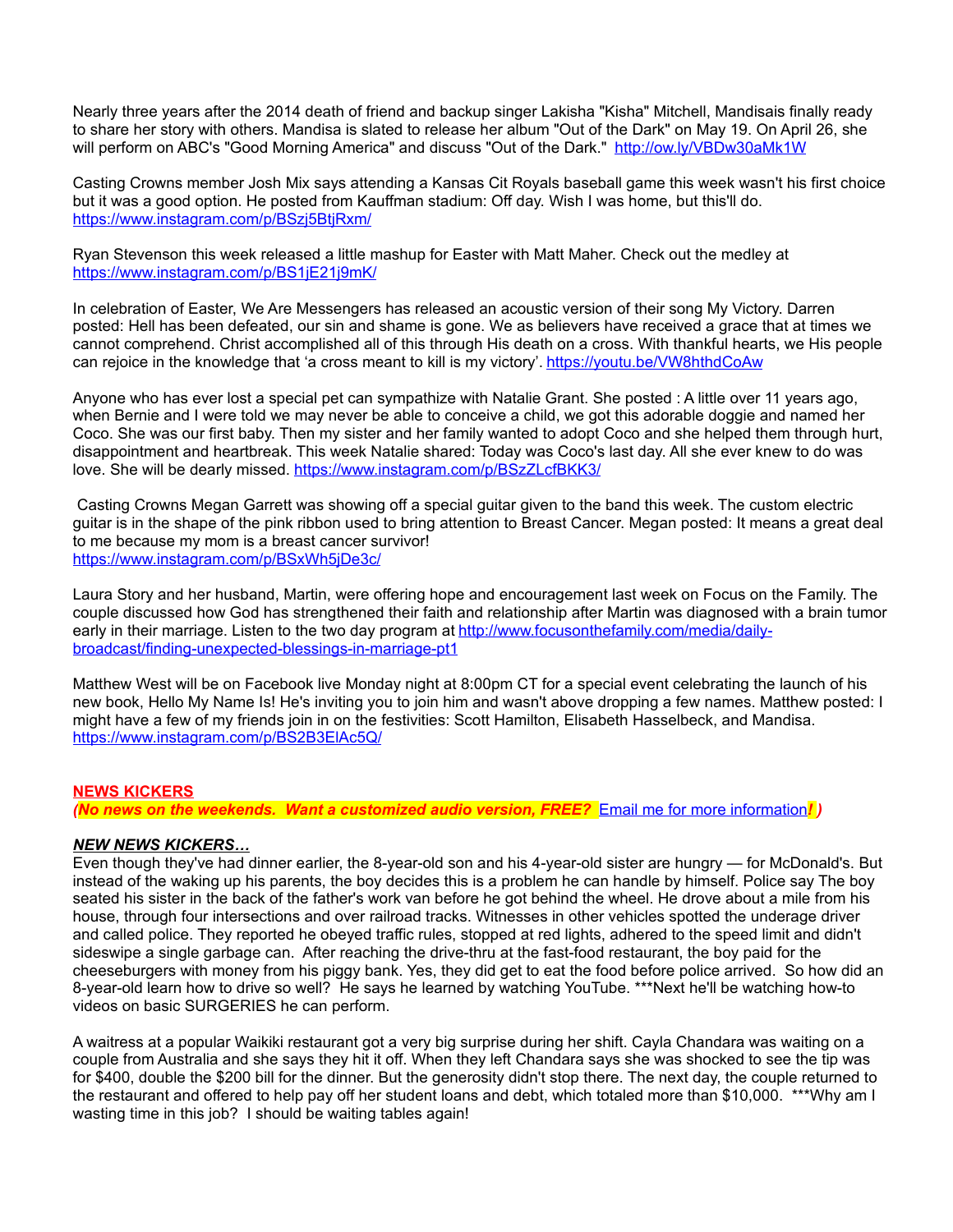Kylie Jenner is getting her own spinoff show called "The Life of Kylie." \*\*\*Followed shortly thereafter by the moon turning to blood and the raining of frogs.

British publication The Daily Mail has to pay Melania Trump \$2.9 million to settle a lawsuit. \*\*\*Which is perfect timing because it's just about time for her to buy a new pair of shoes anyway.

The Sun newspaper is claiming that the Navy Seal team that took out Osama Bin Laden is in training to remove North Korean Leader Kim Jong-un. \*\*\*A) I'm behind them doing it 100%. B) A bit thanks to The Sun newspaper for screwing up the surprise arrival of the seal team and what otherwise would've been a great mission.

Monks in England who make Buckfast Tonic Wine are under fire after the high alcohol content wine was cited as a cause of 6,500 incidents of antisocial and violent behavior. \*\*\*And obviously it's the fault of the monks because they chased down and forced all 6,500 of those people to drink their wine to excess then sent them off with instructions to kill, maim and destroy. No? Well then how do YOU explain why they're getting blamed?

In Ohio, and 8-year-old boy drove himself and his sister to McDonald for some cheeseburgers after seeing how to do it on YouTube. \*\*\*Looks like that "restricted mode" on YouTube is suddenly going to get a lot more use!

### *NEWS KICKER EVERGREENS…*

Half the nation's overweight teens have unhealthy blood pressure, cholesterol or blood sugar levels that put them at risk for future heart attacks and other cardiac problems, federal research says. And an even larger proportion of obese adolescents have such a risk, according to the alarming new numbers. "What this is saying, unfortunately, is that we're losing the battle early with many kids," said Dr. Stephen Daniels, a University of Colorado School of Medicine expert. \*\*\*Most health experts believe the solution is to somehow find a way for teenagers to burn calories simply by logging in to Snapchat.

The journal Nature reports that researchers in Zurich, Switzerland, have found a musician whose brain "wires" are crossed in such a way that she senses tastes when she hears music. For instance, a minor third tastes salty to her, a minor second chord is sour, and a major third tastes sweet. \*\*\*That's weird, because I'm the exact opposite. I hear today's pop music and taste bile.

Genetically engineered mosquitoes could help eradicate malaria. The students in Anthony James's insectary at the University of California, Irvine, have genetically engineered mosquitoes that carry genes that stop the malaria parasite from growing. \*\*\*How about we just come up with a way to rid the world of mosquitos? Wouldn't that be a better plan?

Psychology researcher Felix Warneken discovered that babies develop altruism at around 18 months. He did household tasks in front of 24 different toddlers. Every time he knocked over a book or dropped a clothespin, the toddler would quickly crawl over, pick up the object, and hand it back. He never asked for help or said "thank you" because he didn't want to influence their behavior. But he found that the babies only helped when he appeared to accidentally drop something and needed help, not when it looked like he did it on purpose. \*\*\*Yet they never, NEVER picked up their OWN toys.

Social networks such as Twitter may blunt people's sense of reality, claim brain scientists. New evidence shows the digital explosion of information from networking sites could have long-term damaging effects on the emotional development of young people's brains. The danger is that heavy Twitters and Facebook users could become indifferent to the emotions of people. \*\*\*You mean they'll become Kanye West?

### **AS THE JUNGLE TURNS**

### **[CLICK HERE](http://www.darrenmarlar.com/audio/AsTheJungleTurns/MMJJ0051.mp3) TO DOWNLOAD MONDAY'S EPISODE**

OPEN: And now, FancyMonkey.com, (Show Name), and (Station Call Letters) bring you another inspiringly inspiring inspirational story in the never-ending deep-jungle soap-opera saga that is As the Jungle Turns!

CLOSE: Tune in again next time for another episode of As the Jungle Turns!

*\*\*\*You may simulcast "As the Jungle Turns" on the Internet stream of your live broadcast only. Any other Internet use of "As the Jungle Turns" in whole or part including podcasting of your live broadcast is a violation of copyright*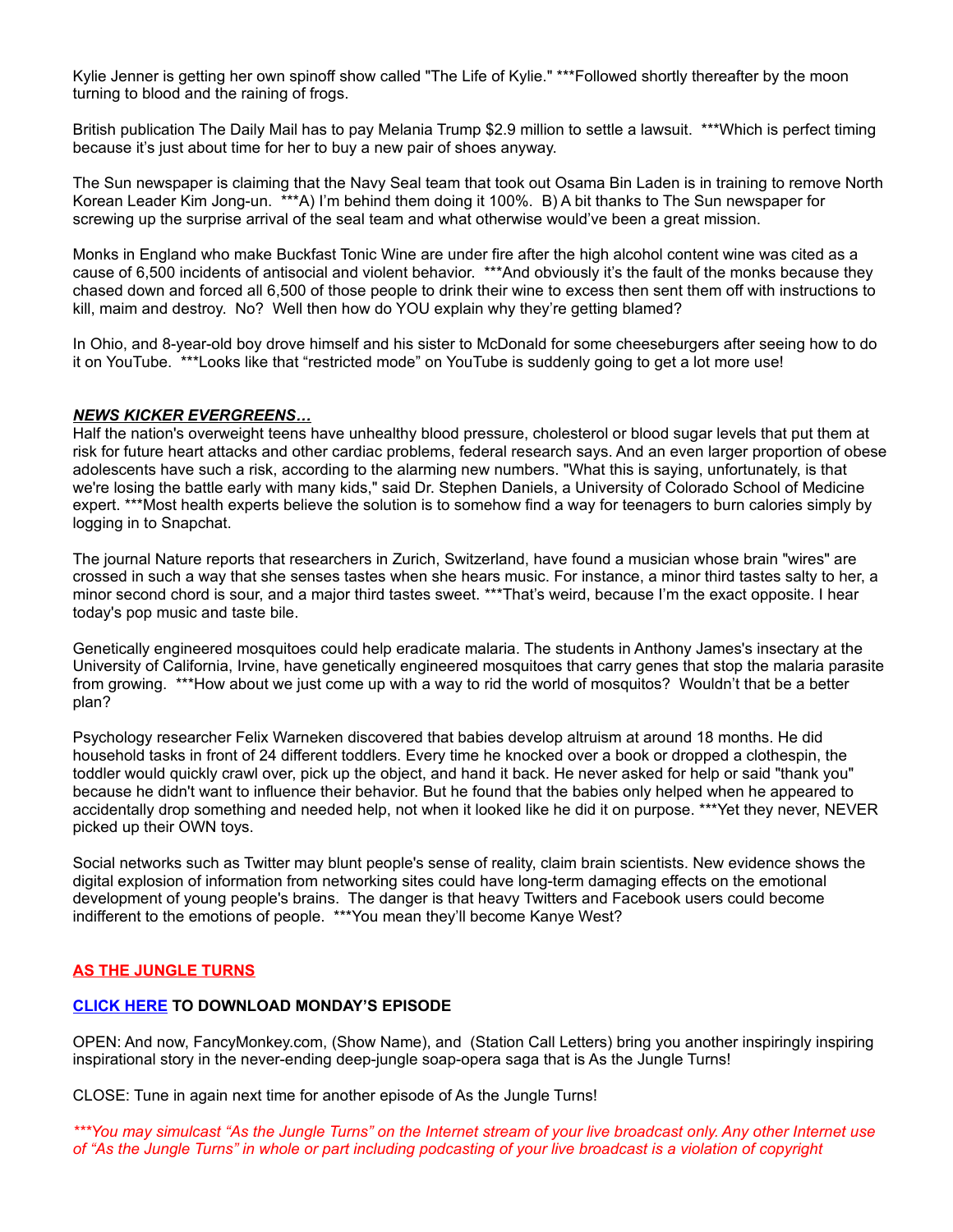*law. Thank you for your cooperation on this vitally important issue. If you have any questions, please [e-mail](mailto:radio@fancymonkey.com?subject=Internet%20Use) us and ask about "Jungle Jam & Friends the Radio Show" usage.*

#### **MOMENT OF DUH**

### **Today's Moment of Duh takes place in a bank... but on the TELLERS side of the counter!**

Apparently, our inDUHvidual (who's name has not been released) didn't see anything strange when Dorothy Livingston opened a new account at the First National Bank of Newport, Pennsylvania with a one million dollar bill! The teller actually opened the account and Dorothy promptly withdrew some of the money and transferred some to her husband's account. Of course someone higher up the bank food chain finally caught on and Dorothy was promptly arrested. Just in case you still can't figure out what's wrong with this story -- the largest bill the U.S. has ever made was the \$100,000 bill which existed for about three weeks in 1930 and was used only to transfer funds between Federal Reserve banks. Today, any bills over \$100 are being withdrawn from public circulation when they are turned into banks.

### **TOP TEN**

# **TOP TEN SIGNS RUNNING IS NOT FOR YOU**

- 10. Excess Ringing in the Ears and Flashing Lights, especially if they're on an ambulance taking you to the hospital 9. Constantly being followed by cars with "Wide Load" signs and flashing lights can be distracting.
- 8. After completing the NYC Marathon, you submit your cab receipt to your corporate sponsor.
- 7. You consider waiting for the bus an extreme sport.
- 6. The camera men from the T.V. show COPS can outrun you.
- 5. You've been at it for 2 weeks and have no idea how to get home.
- 4. Your thighs keep rubbing together and setting your underwear on fire.
- 3. Your town doesn't have an ice cream truck you can chase after.
- 2. You ran for a block and were so out of breath you thought you busted a lung.
- 1. Running? Is that a new video game?

#### **THE FILES OF LAW & DISORDER**

#### **Not only does crime not pay, it sometimes stinks too!**

FILE #1: Police who were chasing a man after a traffic stop got an unlikely assist from a skunk, who sprayed the suspect in the face. Kenneth Rideout was nailed after he ran into the woods. He was wanted for violating release conditions stemming from a domestic assault. The skunk didn't stop Rideout but it slowed him down enough that police officers were able to catch up with him. The cop car reeked of skunk by the time they made it to the police department.

FILE #2: Sometimes it pays to be chicken. Harold Harper of Salt Lake City, Utah robbed a KFC restaurant, but couldn't drive away because he locked his keys inside his car. No problem. He just ran off and eluded authorities by running away. A short while later, while the police were at the restaurant taking the report, somebody noticed that Harper had returned with a coat hanger and was standing by his car trying to get in. He's now in lock-up, eating the prison's idea of chicken flavored meat products.

FILE #3: A female clown from New York State has been banned from wearing her costume after being convicted of charity theft. Melinda Shipman was recently sentenced to 4 months in jail and was given 5 years probation after she kept \$1,600 she'd collected for the family of a child who died from cancer. The woman, also known as Minnow the Clown, was also ordered to give the family the money and to perform community service.

STRANGE LAW: In New York, a license must be purchased before hanging clothes on a clothesline.

#### **THIS IS YOUR BRAIN ON DRUGS**

**When the cops stopped by Suzanne Meyers' Roseville, Mich., home with an arrest warrant, she was at a loss: she didn't remember being cited for alcohol possession...**

... 14 years ago. "I've been racking my brain. I don't even remember this," she said. "A warrant's a warrant," shrugged a police spokesman. "The officer had no way of knowing it happened when she was 16 years old." A judge threw out the ancient charge, but Meyers still has no idea what it was about. "I have never even had a speeding ticket."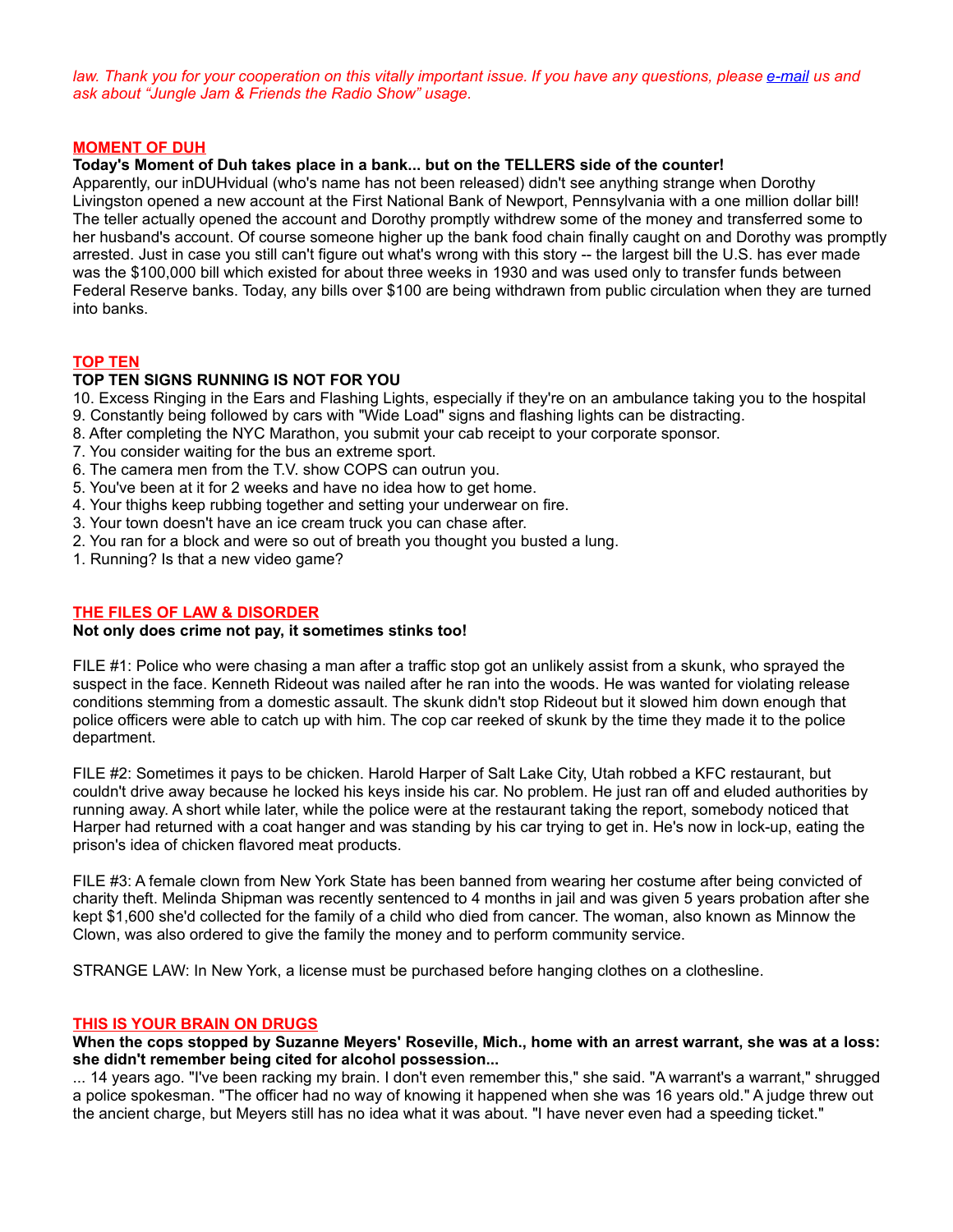### **PHONER PHUN**

What's the longest time you've gone without brushing your teeth?

#### **BIBLE BRAIN BUSTER!**

**QUESTION: What were the original names of Abraham and Sarah?** *ANSWER: Abram and Sarai (Genesis 17:5, 15)*

#### **QUESTION IMPOSSIBLE**

**QUESTION: What day is the middle day of the year-in non-leap years?** *ANSWER: July 2. There are 182 before it and 182 after it.*

#### **TRUE OR FALSE**

*Pay attention! If our next player doesn't answer all ten T/F questions correctly we start all over from question #1! First person to answer question #10 correctly is our winner!*

1. Rats are carnivorous. (False - they are omnivorous, eating nearly any type of food, including dead and dying members of their own species.)

2. Crowds of up to 15,000 are common for major badminton tournaments in Malaysia and Indonesia. (True)

3. The name hockey--as the organized game came to be known—has been attributed to the French word for "shepherd's stick.' (True - the word is "hoquet" - "shepherd's stick")

4. The United States has more donut shops per capita than Canada. (False - other way around)

5. The world's fastest flying insect is a type of beetle. (False - it's a species of horsefly, and it can fly as fast as 90 miles per hour)

6. John Milton used only 800 different words in his poem, "Paradise Lost." (False - 8,000)

7. When a queen ant dies, so does the entire colony. (True, because no new worker ants are born)

8. Nearly one million deaths worldwide are caused by measles each year. (True)

9. Shakespeare introduced mystery fiction's first fictional detective - August C. Dupin. (False, the author was Edgar Allan Poe, in his 1841 story, "The Murders in the Rue Morgue.")

10. In the original draft of "Gone With The Wind", Scarlet O'Hara was named "Pansy O'Hara." (True. Margaret Mitchell wrote Gone with the Wind between 1926 and 1929. In her early drafts, the main character was named "Pansy O'Hara" and the O'Hara plantation we know as Tara was called "Fountenoy Hall.")

### **TABLOID MATCH GAME**

*You have to match the blank in the tabloid headline with the word or phrase that has been removed!* **"Adulting Classes Now All the Rage with \_\_\_\_\_\_\_" (Milennials)**

Classes teaching basic life skills like folding sheets, changing a tire and cooking dinner are popping up everywhere. Hey - if you're lame parents don't teach you, then...

# **THE WAY TOO EARLY IN THE MORNING TO UNDERSTAND THE PUNCHLINE EVEN AFTER TWO CUPS OF COFFEE JOKE OF THE DAY**

#### **JOKE #1**

As U.S. tourists in Israel, a man and his wife were sitting outside a Bethlehem souvenir shop waiting for fellow tourists.

An Arab salesman approached them carrying belts. After an impassioned sales talk yielded no results, he asked where they were from.

"America," the husband replied.

Looking at her dark hair and olive skin, the Arab responded, "She's not from the States."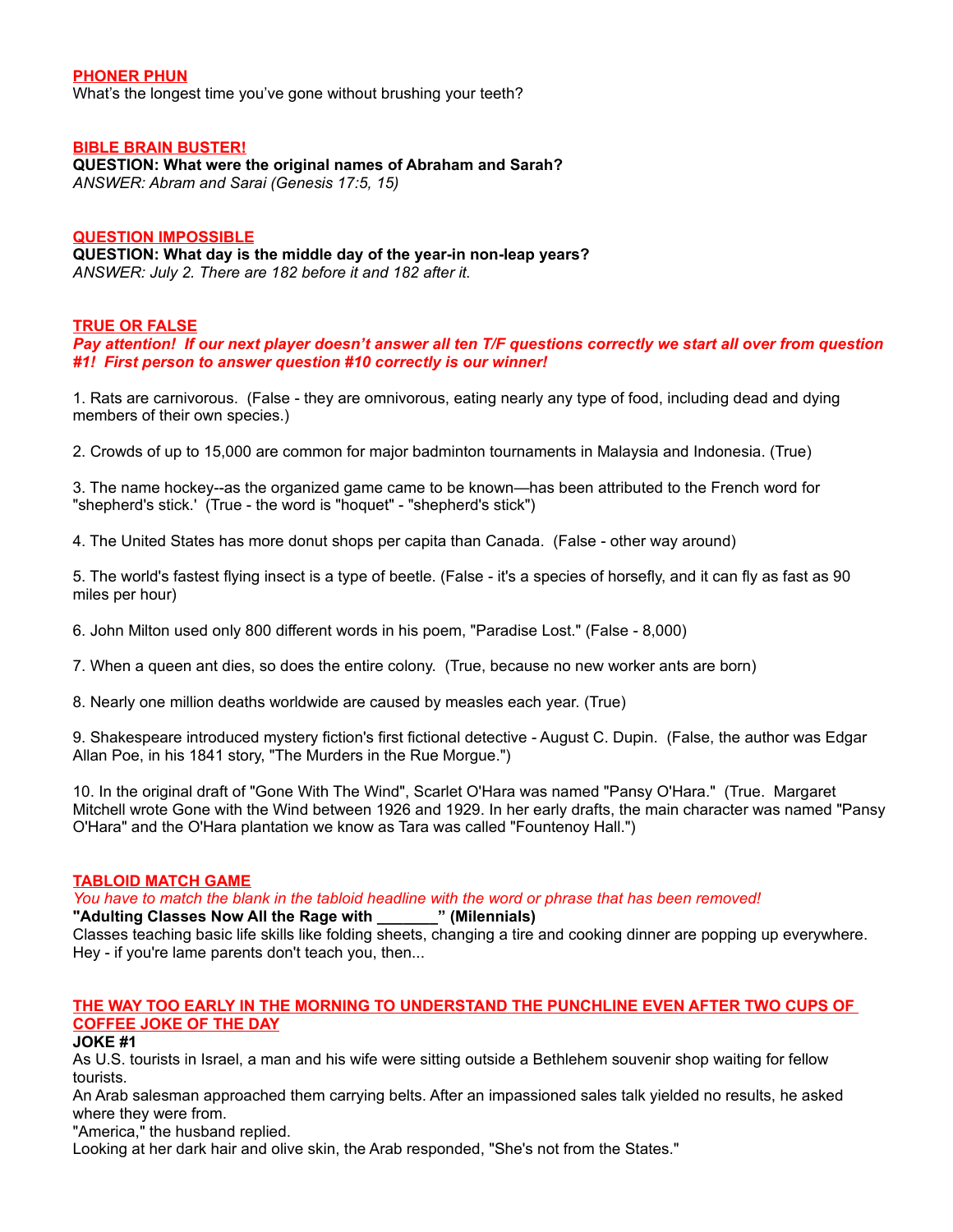"Yes, I am." said the wife.

He looked at her and asked, "Is he your husband?"

"Yes," she replied.

Turning to the husband, he offered, "I'll give you 100 camels for her."

The husband looked stunned, and there was a long silence. Finally he replied, " She's not for sale."

After the salesman left, the somewhat indignant wife asked her husband what took him so long to answer, to which the husband replied, "Well, obviously, I was totally stunned by his question. I've never in my life been made such a shocking offer as this ridiculously embarrassing proposal. Besides ... how could I possibly get 100 camels back home?"

# **JOKE #2**

A boy, who was a witness in court, was asked by a lawyer: "Did anyone tell you what to say in court?"

"Yes, sir."

"I thought so! Who was it?"

"My father, sir."

"And what did he tell you?"

"He said the lawyers would try to get me all tangled up, but if I stuck to the truth, I would be all right."

# **JOKE #3**

Seen in the parking lot of a brand new department store, painted on the ground at a crosswalk in letters 4 feet tall: YELD

Close, but not close enough. I drove through the following week and found it was changed. They had painted an I between the existing letters. Now it read YEILD (with the E and the I reversed).

About two months later they finally fixed it. The old lettering was painted over with black and freshly painted on top of that was the word STOP.

## **USELESS FACTS**

Research from Vanderbilt University claims that aggression is rewarding to people, just like food & drugs. \*\*\*They even reported it through gritted teeth.

A recent study finds that you can still be a little overweight, perhaps even obese, and still be fit. If you're not fit, it doesn't take as much as you might think to get in shape, either. Experts say that 30 minutes of moderate activity at least five days a week can get you out of the hazardous low-fit category. \*\*\*I'm in pretty good shape if "moderate activity" means arm stretches to the bowl of peanut butter cups.

# **FEATURED FUNNIES**

### **GOLFING PREACHER**

There was this preacher who was an avid golfer. Every chance he could get, he could be found on the golf course swinging away. It was an obsession. One Sunday was a picture perfect day for golfing. The sun was out, no clouds in the sky, and the temperature was just right. The preacher was in a quandary as to what to do, and shortly, the urge to play golf overcame him. He called an assistant to tell him that he was sick and could not do church, packed the car up, and drove three hours to a golf course where no one would recognize him. Happily, he began to play the course. An angel up above was watching the preacher and was quite perturbed. He went to God and said, "Look at the preacher. He should be punished for what he is doing."

God nodded in agreement. The preacher teed up on the first hole. He swung at the ball, and it sailed effortlessly through the air and landed right in the cup three hundred and fifty yards away. A picture perfect hole-in-one. He was amazed and excited. The angel was a little shocked. He turned to God and said, "Begging Your pardon, but I thought you were going to punish him."

God smiled. "Think about it -- who can he tell?"

### **IT MUST BE TRUE BECAUSE I HEARD IT ON THE RADIO!**

### **WHERE'S THE BEEF?**

# **Are you a fan of unusual dishes? If so, there's a place in England that you've got to try!**

Ever had Indian food? Not native American, mind you... no... Indian. As in "from India". If so, then you likely know what curry is. But you've likely never had cobra, frog, or zebra curry, have you? What about camel, buffalo, kangaroo, ostrich or alligator curry? No? There's a new restaurant in England where the chef imports these meats especially for his own curry recipes. As weird as it sounds, the customers love it. The chef says the unusual dishes may sound unappetizing, but once you try them, you're hooked. You're most likely broke as well, because the dishes can be as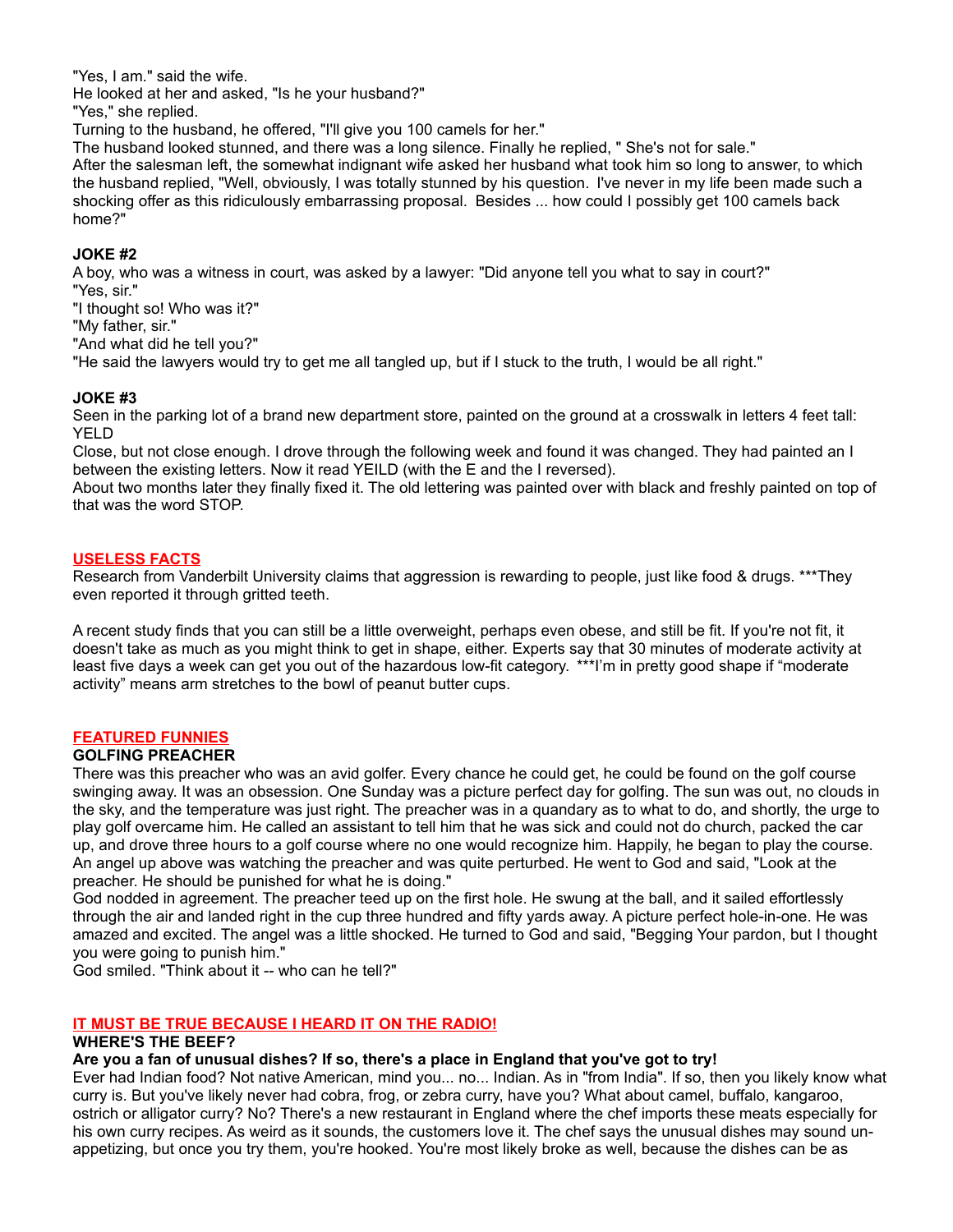expensive as \$100 per serving! \*\*\*MARLAR: So, in other words, you're paying \$100 to do something that the thought of makes you sick. Kinda like paying taxes.

### **INSPIRATIONAL INSPIRATION**

#### **ONE THING**

#### *Joseph J. Mazzella*

I can remember what a scary time it was after our home burned down when I was a boy. We weren't sure where we were going to live. We had lost everything in the fire. We didn't even have any clothes to wear. Thankfully, we were surrounded by caring people. Our church, community, and extended family all rushed to help us. It was such a blessing seeing this outpouring of love. I can remember too during this time the moment that I stopped being afraid. A woman was bringing some winter coats into the temporary home we were renting. When my Mom thanked her she said, "Honey, that is what we are all here for." I knew then that everything was going to be alright, because I realized that we are all here to love each other.

Sometimes it amazes me how often we forget this. Life is so simple and yet we make it so complicated. We rush around trying to do a million different things that we think are so important. In the end, though, there is only one thing that matters and that is Love. All of life comes down to this one thing. It is the one thing we are meant to learn. It is the one thing we are meant to do. It is the one thing we are meant to choose. And it is the one thing we are meant to share. It is what life is all about.

If you want to live then you need to love. You need to love God. You need to love yourself. And you need to love others. You need to bring some winter coats to a family in need. You need to cheer up a sick friend. You need to help a neighbor fix up their home. You need to hold a crying child in your arms and comfort them. You need to offer a word of encouragement and kindness to a hurting heart. You need to take the hand of a loved one and let them know just how much you care about them. You need to smile and give your joy to everyone you meet. You need to do the one thing that makes life worth living. It is, after all, what we are all here for.

#### **DRIVE TIME DEVOTIONAL**

#### **I SWEAR!**

People in Michigan must be so proud. They've got Timothy Boomer, the "cussin' canoeist." They've got Steven Clevenger, the "cussin' coach." And finally, Jeffery Richards, the "school bus cusser." What state wouldn't be just glowing with pride to have these citizens?

All three of these "pride and joys" have had press coverage recently because they haven't yet learned to control their mouths. This is a big deal, not because people in Michigan swear more or less than they do in other places, but it's just that they have this 103-year-old law about swearing in front of children and they actually enforce it! Mr. Boomer's trial began a couple of years ago. The national news anchors joked about the silliness of the judicial proceeding. Obviously, they thought this kind of language (the same foul word used more than 75 times in a few minutes) was so common that it was ridiculous to try to protect the innocent ears of children.

You know... I was taught that using vulgar words reveals a small mind and a tiny vocabulary. That's pretty obvious when an offensive word is used as a noun, a verb, and an adjective in the same sentence! Some of the Proverbs make a real point of warning us to control our speech. They connect the use of one's mouth with being a wise person or a fool.

It's certainly bad enough that we have to listen to that kind of language all around us. But when we hear a Christian use bad language, our hearts (along with our ears) especially hurt! As believers, we would all hope that no "unwholesome talk" would ever come out of our mouths (Ephesians 4:29). But does it ever come into our minds?

Luke 6:45 tells us that our words overflow from what is in our hearts. Controlling our thoughts can be tough, especially if we hear bad language all day long at work, in the dorm, at sports events, with friends. That's why it's essential to fill our minds with what is good, not with evil.

Obviously, God cares about the words we use and our testimony to others. And what about Timmy, Stevie, and Jeffy- those language offenders in Michigan? Maybe the courts will order their mamas to wash their mouths out with soap!

### **LEFTOVERS**

#### **STOP BUGGING ME!!!**

#### **Upon finding a cockroach in the kitchen, most people would do just about anything to get rid of it. But would you make your house explode...?**

...a lady in Los Angeles recently did just that - and almost killed herself in the process. She thought it'd be a great idea to light 30 bug bombs simultaneously. During set up, her furnace lit and caused the big bang to happen throughout her house. The explosion smashed windows and even lifted off her roof! The lady was been treated for first and second degree burns.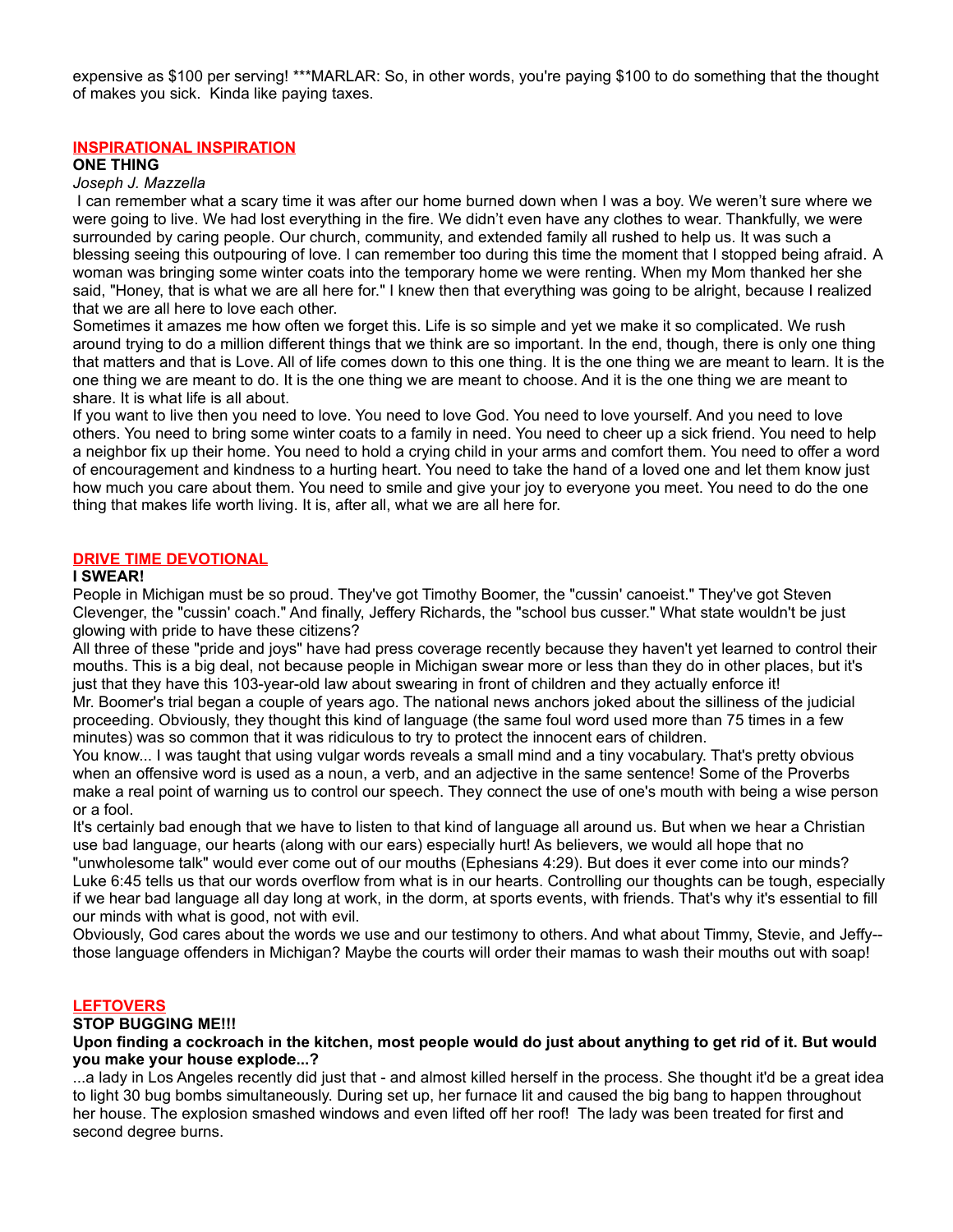# **LIFE... LIVE IT**

# **ORGANIZE YOUR FILES**

### **Eileen Roth, author of "Organizing for Dummies," recommends these quick checklists to get organized.** *Use W-A-S-T-E to decide whether something's worth keeping:*

- $\circ$  W -- Worthwhile. If the item isn't worth saving, toss it. If it is, move on to the next four questions.
- o A -- Again. Will you use this item more than once?
- $\circ$  S -- Somewhere else. Can you find it somewhere else or borrow it if you need it?
- $\circ$  T -- Toss. Will anything happen if you throw it out? If you need it for tax or legal reasons, for example, keep it.
- $\circ$  E -- Entire. Do you need the whole thing, the complete catalog, for example, when you only want to order from one page? If not, keep what you need and toss the rest.

# *Use R-E-M-O-V-E to clear off your desk:*

- R -- Reduce all the distractions on your desktop, such as knickknacks or this morning's mail. Put them on top of a file cabinet or bookcase instead.
- E -- Everyday use. Only keep things you use often on top of your desk.
- M -- Move items to the preferred side, whether you're a "righty" or "lefty." Put the phones, pens, pencils and pads within easy reach. Put the telephone on the opposite side so you can write with your preferred hand.
- O -- Organize like items together so you can find them easily.
- V -- View your time. Keep an organizer and clock on your desk.
- E -- Empty the center. Clear off space in the middle of your desk so you can work on the project at hand.

# *Use R-A-P-I-D Response to sort mail and create stacks for each category:*

- R -- Read. Magazines, newsletters, etc.
- A -- Attend. Notices and invitations for seminars, workshops, meetings.
- P -- Pay. Bills.
- I -- Important. All unknown incoming mail that needs sorting.
- D -- Dump. Mail you know you won't read or need.

### **JUST FOR FUN**

### **SCRATCH AND SNIFF BILL PAYING**

### **As many bills as we have to pay every month, wouldn't it be great if we could at least enjoy licking the stamps? That's what Switzerland thinks - and it's doing something about it.**

The Swiss have a new stamp. If you had to choose a scent for a Swiss postage stamp what would you choose? Nope, it's not cheese. Try again. That's right… chocolate! In fact, the stamp looks like a square of chocolate on an open foil wrapper. The chocolate scent is sealed in tiny capsules in the stamp, all one has to do is rub the stamp lightly to release it. \*\*\*MARLAR: That's right - it's a scratch and sniff. And at only half a calorie per stamp, you can afford to lick all day while paying your bills and not have it go directly to your hips.

### **FUN LIST**

## **WAYS TO TELL YOU HAVE A BAD HAIRDRESSER**

- o Autographed picture of "Mr Clean."
- o He's drinking the blue stuff the combs are soaking in.
- o The wall is lined with different sized soup bowls.
- o Since leaving the salon, five people have called you "Kramer."
- o Don King walks up to you and says, "Dude, who screwed up your hair?!?"

### **MORE SHOW PREP STUFF...**

### **You can dramatically reduce your blood pressure reading without spending a dime at the drugstore...**

All you need to do is go out and make a friend. Researchers at the University of Utah's Department of Psychology have discovered that people who had a strong network of friends and were involved in regular social activities had blood pressure readings that were much lower than those who spend most of their time alone. \*\*\*MARLAR: I always thought it was my friends that were causing the high blood pressure!

**OTHER STUFF I WANT TO CRAM INTO TODAY'S PREP**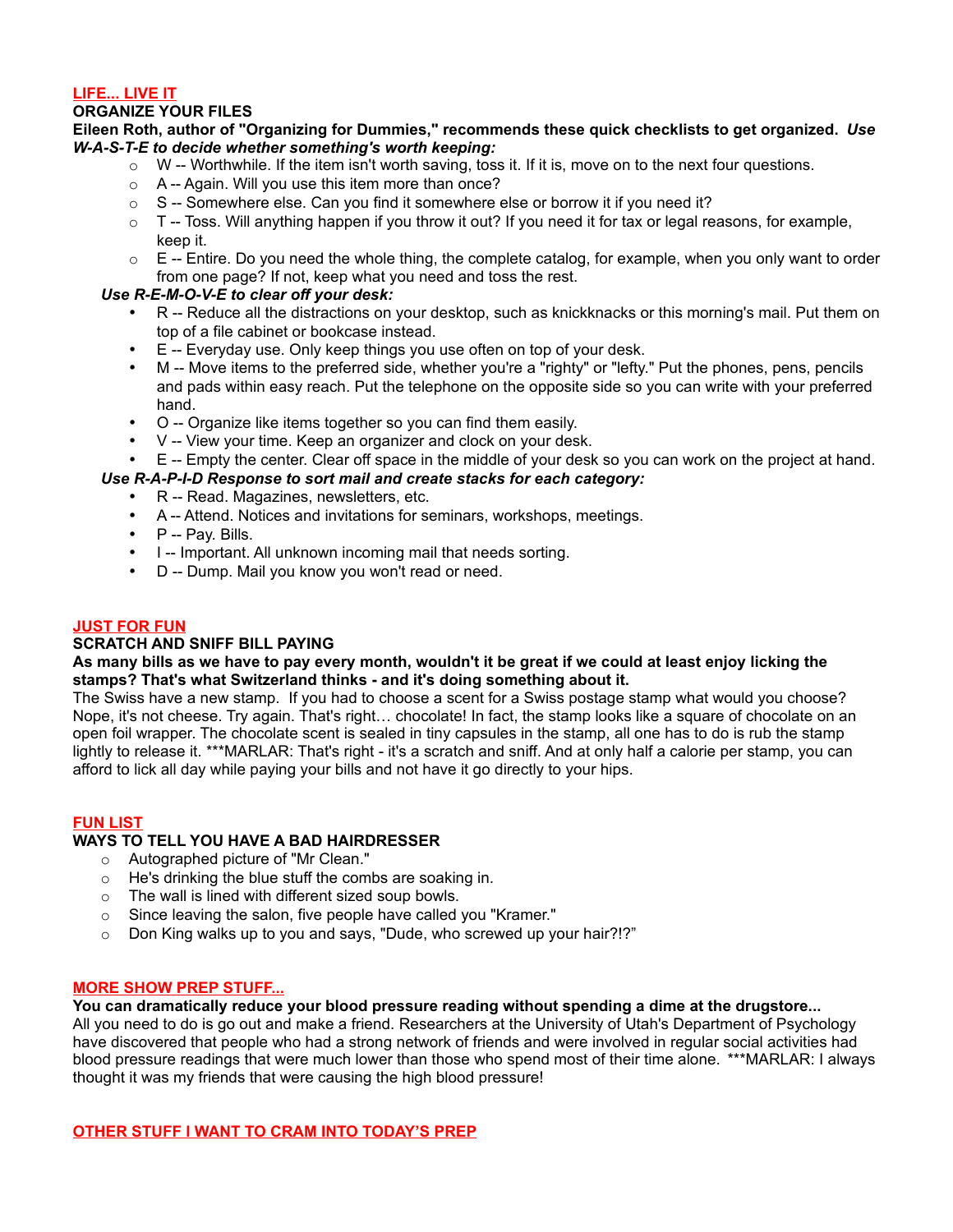Muslims displaced by ISIS are embracing Christianity thanks to the witness of their children, who share with their parents the love of Christ. A ministry director working at a refugee in northern Iraq told Christian Aid Mission that recently, 600 children attended a program put on by the ministry, where they received Bibles and heard the gospel. [http://www.gospelherald.com/articles/70103/20170411/muslims-northern-iraq-embracing-christianity-thanks-witness](http://www.gospelherald.com/articles/70103/20170411/muslims-northern-iraq-embracing-christianity-thanks-witness-young-children.htm)[young-children.htm](http://www.gospelherald.com/articles/70103/20170411/muslims-northern-iraq-embracing-christianity-thanks-witness-young-children.htm)

A new report on consumer trends of America's teens has found that fast food chain Chick-Fil-A ranks number one on the list of restaurants teens like best. The report comes from a survey conducted by Piper Jaffray. It looks at teen spending trends. It is especially noteworthy that Chick-Fil-A has moved into the number one spot, because the restaurant which is known for its founders' and owners' conservative Christians values, beat out coffee chain Starbucks.<http://dlvr.it/NsRhbc>

The Alabama Senate has granted a large church the right to create their own police force. Christianity Today reports that the 4,000-member Briarwood Presbyterian Church in Birmingham says it needs its own police force to keep its congregation safe, especially with the many events the church holds every year and the increased violence directed at church congregations. The bill passed in a 24-4 vote. <http://dlvr.it/NsxjvZ>

An 11-year-old California boy is being called a hero after he took three bullets to save his 2-year-old sister after shots broke out at a birthday party on Sunday. Carrie Joe, along with her son and daughter, were at a toddler's birthday party when the shooting happened. Carrie said her son covered his sister with his body to protect her. The boy was shot in the chest, back, and knee, and had to undergo surgery to remove a kidney and his appendix. Luckily, he is expected to make a full recovery. <http://bit.ly/2nFphnO>

# **AND I LEAVE YOU WITH THIS THOUGHT**

I don't think I'd make a good parent, because I'm the kind of person who lets a kid run with scissors because it develops good hand-eye coordination. --Michele Stone

# **THE TICKET Movie Reviews with MARIE ASNER**

**Marie Asner has been reviewing films for over 35 years. Her outlets include radio, print and Internet. For more in-depth movie reviews of the following films, visit [www.Tollbooth.org.](http://www.tollbooth.org/index.php/home/movie-reviews) Ratings from 1 (Low) to 5 (High).**

# *APRIL 14, 2017...*

Fate Of The Furious (No. 8 in the series)---And here we go with Vin Diesel and his pals (Jordana Brewster and Lucas Black) winding down after the last film, and Vin and Jordana are on their honeymoon. Along comes trouble with a woman (Charlize Theron) who wants Vin to go back into crime, cars and all. Hmm. Also in the cast are Dwayne Johnson, Kurt Russell, Helen Mirren (you read that right) and Scott Eastwood. "Fate Of The Furious" is rated PG 13. Rating of 3 for fans.

Gifted---Raising a child is a life's work, and in this case, it is a girl (McKenna Grace) who is considered a prodigy. Dad (Chris Evans) has to go against the school principal and his own mother, Lindsay Duncan. Olivia Spencer is a family friend. Also in the cast are Jenny Slate and Glenn Plummer. "Gifted" is rated PG 13. No rating.

Spark: Space Tail---Here is an animated story about a teenage monkey and his friends trying to save Planet Vana from the evil warlord, Zhong. This guy destroys planets and the friends want to help put other planets together. Oh, and a monster named "Kragan" is on the loose, too. Voices of Jessica Biel, Patrick Stewart, Hilary Swank and A. C. Peterson. "Spark: Space Tail" is rated PG. No rating.

# *APRIL 21, 2017...*

Unforgettable has Katharine Heigl as the former wife who hates the new wife.

War With Grandpa stars Robert De Niro in a comedy about the grandpa who isn't welcome.

Born In China is a documentary on the lives of young wild animals, including pandas. John Krasinki narrates.

Lost City of Z concerns the true story of Sir Percival Fawcett who was lost in the Amazon in the 1920's. Stars Charlie Hunnam.